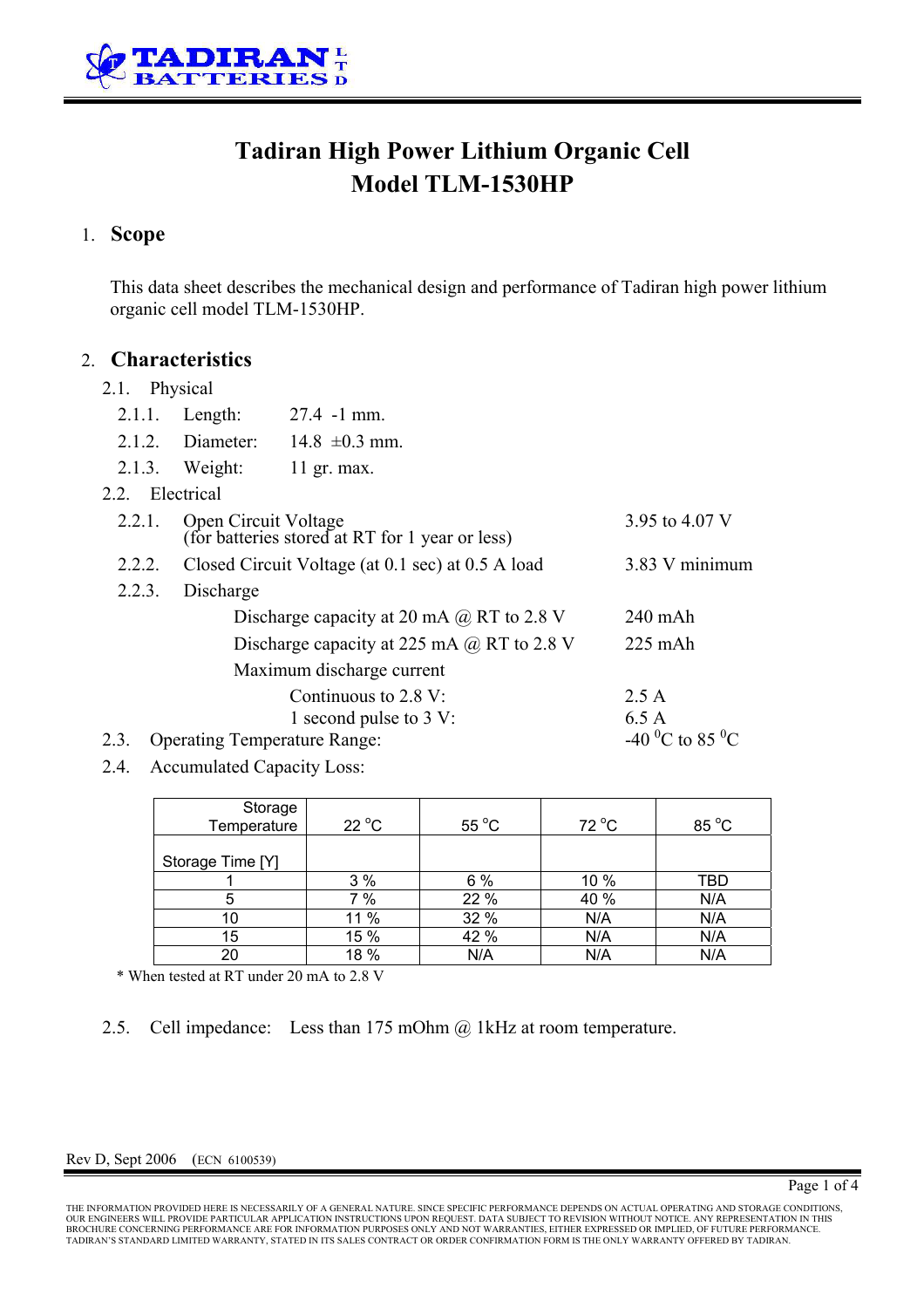

#### 2.6. Performance Data:



# **Discharge capability at RT**

### **Pulse capability at RT**



#### Rev D, Sept 2006 (ECN 6100539)

THE INFORMATION PROVIDED HERE IS NECESSARILY OF A GENERAL NATURE. SINCE SPECIFIC PERFORMANCE DEPENDS ON ACTUAL OPERATING AND STORAGE CONDITIONS,<br>OUR ENGINEERS WILL PROVIDE PARTICULAR APPLICATION INSTRUCTIONS UPON REQUEST. TADIRAN'S STANDARD LIMITED WARRANTY, STATED IN ITS SALES CONTRACT OR ORDER CONFIRMATION FORM IS THE ONLY WARRANTY OFFERED BY TADIRAN.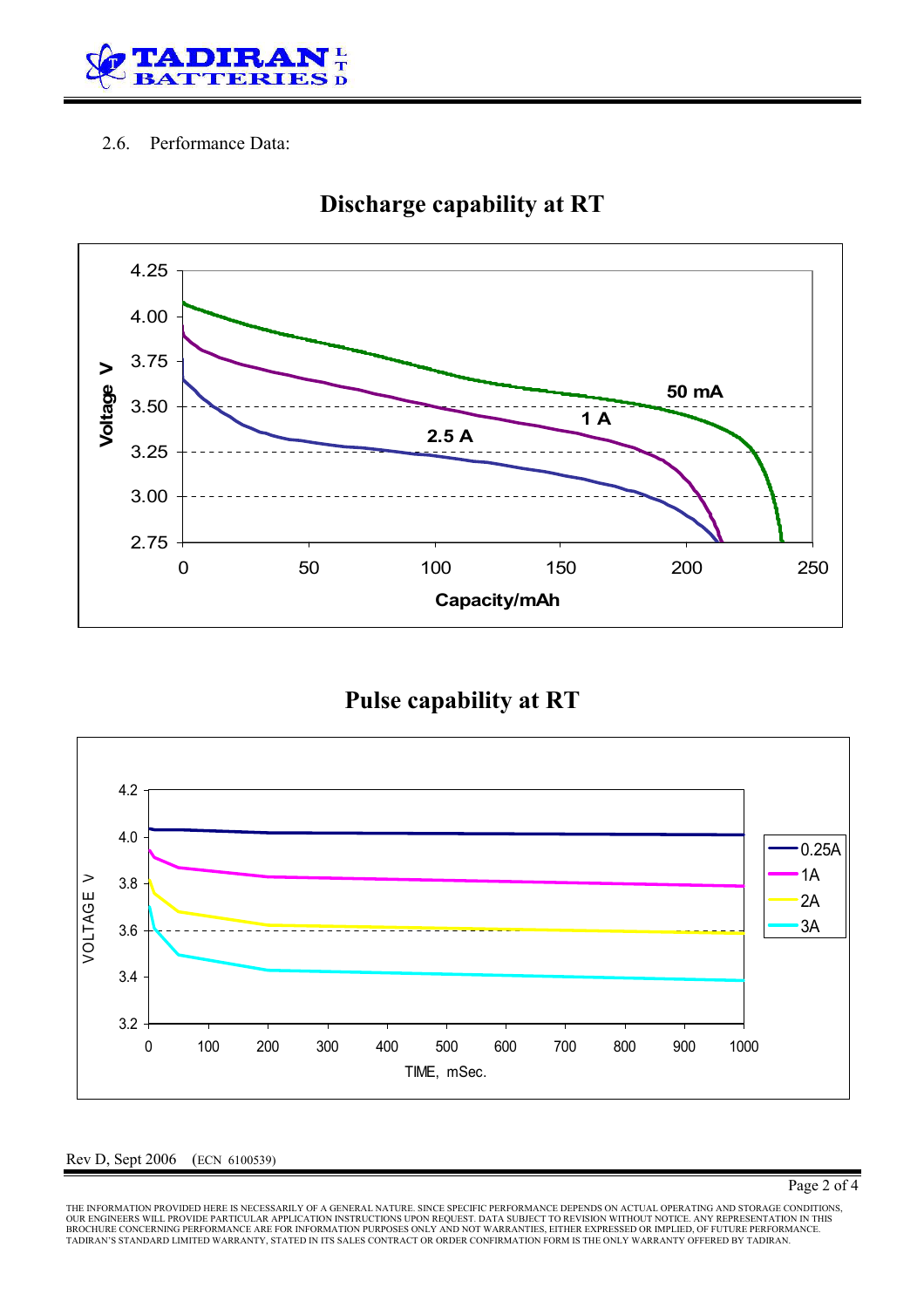





\* Performance at 85ºC is close to that at 72ºC

# **Pulse capability @ 0.5A at several temperatures**



\* Performance at 85ºC is close to that at 72ºC

Rev D, Sept 2006 (ECN 6100539)

THE INFORMATION PROVIDED HERE IS NECESSARILY OF A GENERAL NATURE. SINCE SPECIFIC PERFORMANCE DEPENDS ON ACTUAL OPERATING AND STORAGE CONDITIONS,<br>OUR ENGINEERS WILL PROVIDE PARTICULAR APPLICATION INSTRUCTIONS UPON REQUEST. TADIRAN'S STANDARD LIMITED WARRANTY, STATED IN ITS SALES CONTRACT OR ORDER CONFIRMATION FORM IS THE ONLY WARRANTY OFFERED BY TADIRAN.